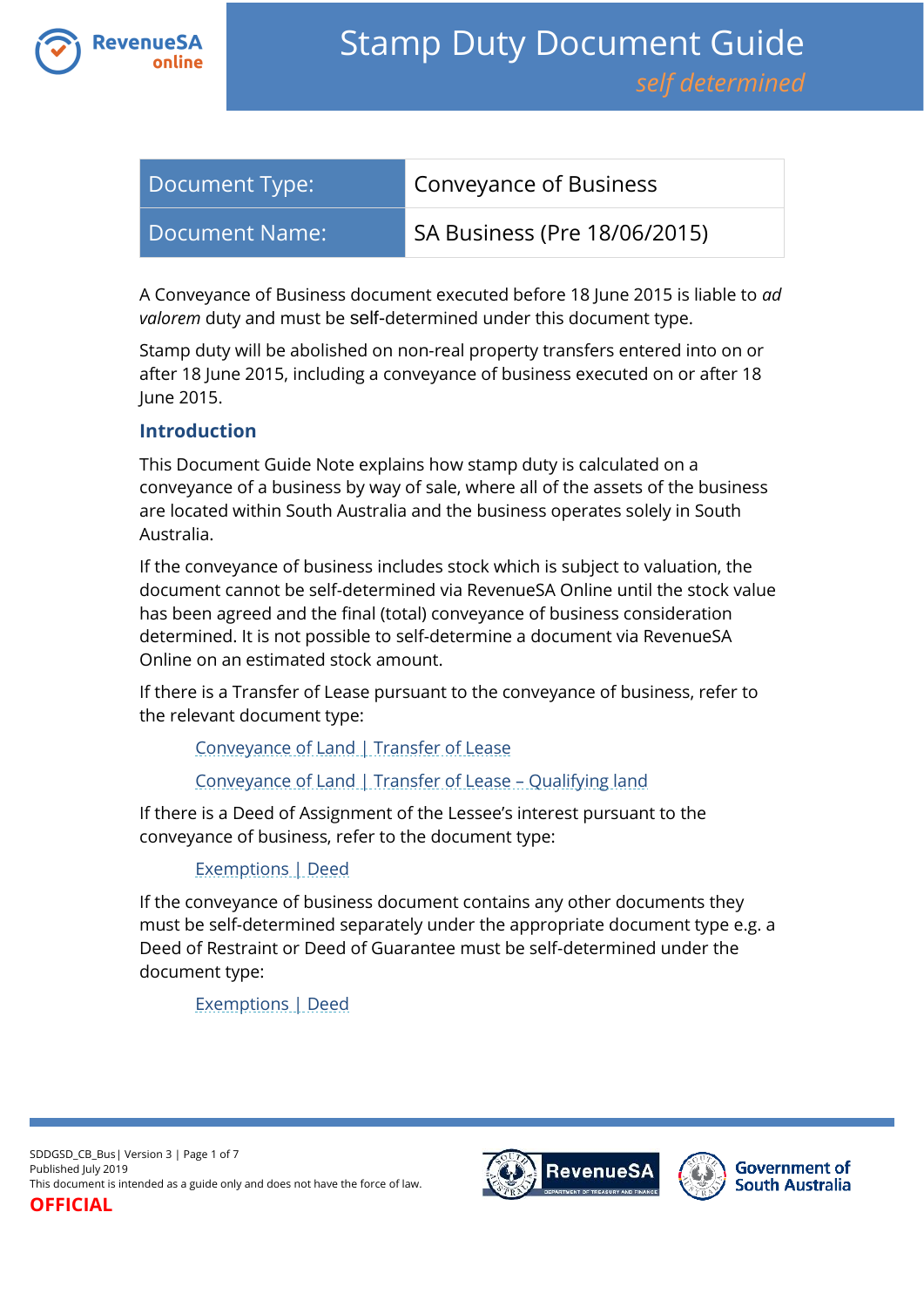

# **What documents can I self-determine under this document type?**

The document can be in the form of:

- Agreement or Deed evidencing the sale of a business;
- receipt evidencing the sale and purchase of a business; or
- [Section 71E Statement](https://www.revenuesa.sa.gov.au/forms-and-publications/documents/forms/71estatement.pdf) (together with a [Section 71E Statutory Declaration\)](https://www.revenuesa.sa.gov.au/forms-and-publications/documents/forms/71estatdec.pdf).

Refer to the [Stamp Duty Document Guide \(Section 71E\)](https://www.revenuesa.sa.gov.au/stampduty/stamp-duty-document-guide/section71e) for further information.

# **What types of transactions can I self-determine under this document type?**

A conveyance of business is deemed **suitable** for self-determination under this document type where:

- the document is executed before 18 June 2015;
- the business operates solely **within** South Australia;
- **all** of the assets of the business are located in South Australia; and
- there is a **consideration** passing between the parties.

The document can be self-determined under this heading where:

- the parties are related or unrelated; and/or
- the conveyance is for a full or fractional interest.

## The following similar transactions cannot be self-determined under this document type:

If the conveyance of business includes a motor vehicle(s), the Application for Transfer of the Registration of a Motor Vehicle Form must be **submitted to the Commissioner for assessment** with:

- a copy of the Conveyance of Business document; and
- evidence that a stamp duty determination has been made (i.e. Certificate of Stamp Duty, Document ID or stamped document).

The Application for Transfer of the Registration of a Motor Vehicle Form must state a monetary amount in the consideration panel.

If the conveyance of business relates to or includes the transfer of a **gaming machine business**, including the transfer of any underlying or indirect interest in a gaming machine business, then the document must be **submitted to the Commissioner for assessment**. The stamp duties gaming machine surcharge may apply. Refer to [Circular No. 235](https://www.revenuesa.sa.gov.au/forms-and-publications/documents/historic-circulars/HISTORIC_c235.pdf) for more information.

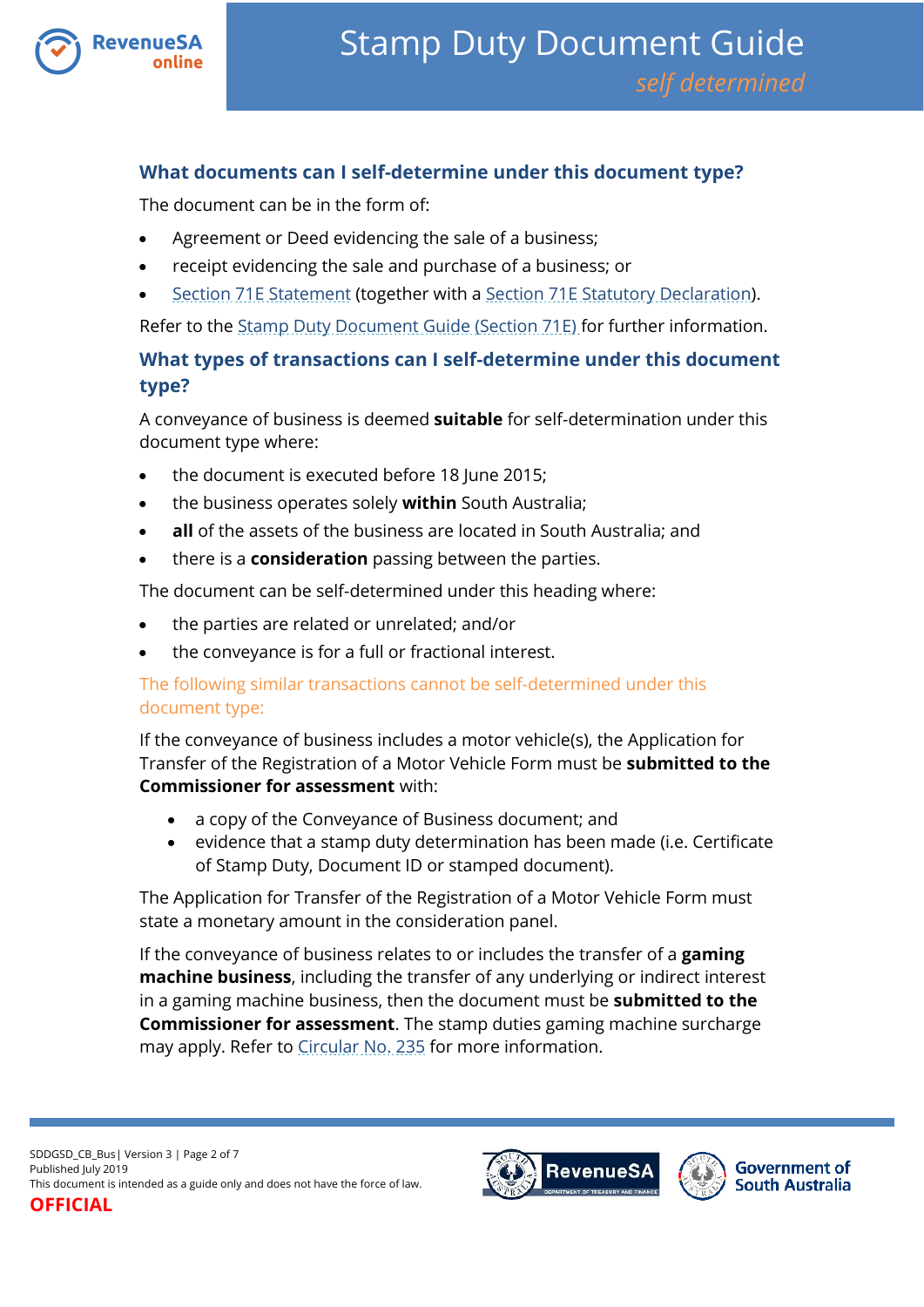

A document must be **submitted to the Commissioner for assessment** together with the Balance Sheet and Profit and Loss Accounts for the last three years or some other evidence of the market value if the document conveys:

- a business for **no** consideration; or
- an interest in a partnership (either for consideration or for no consideration).

If the business operates **both within South Australia and outside of South Australia** then the document must be **submitted to the Commissioner for assessment**, together with the following information to confirm the value of the business apportioned to South Australia:

- the turnover of the business for the last three years;
- the relative extent of income generated by the business in each jurisdiction in which the business is carried on during the last three years;
- the relative extent of the work carried on in each of the relevant jurisdictions; and
- any other relevant factors (e.g. If the parties are related, or the business is transferred for less than market value, a valuation of the business, if available must be submitted. If not, the Profit and Loss Statements and Balance Sheets for the business for the last three years or other evidence of value must be produced).

## **What evidence do I need to retain for audit purposes?**

For audit purposes, you will need to retain the following documentation either in paper form or electronic form:

- a copy of the documents;
- a copy of the stock certificate (if applicable);
- evidence of the market value (where the parties are related or a fractional interest is being conveyed);
- a copy of the [Section 71E Statement](https://www.revenuesa.sa.gov.au/forms-and-publications/documents/forms/71estatement.pdf) (if applicable);
- a copy of the [Section 71E Statutory Declaration](https://www.revenuesa.sa.gov.au/forms-and-publications/documents/forms/71estatdec.pdf) (if applicable); and
- evidence that a stamp duty determination has been made (i.e. Certificate of Stamp Duty, Document ID or stamped document).

Refer to the [Stamp Duty Document Guide \(Section 71E\)](https://www.revenuesa.sa.gov.au/stampduty/stamp-duty-document-guide/section71e) for further information.

# **What Section(s) of the** *Stamp Duties Act 1923* **applies?**

- Section 31
- Section 60
- Section 60A



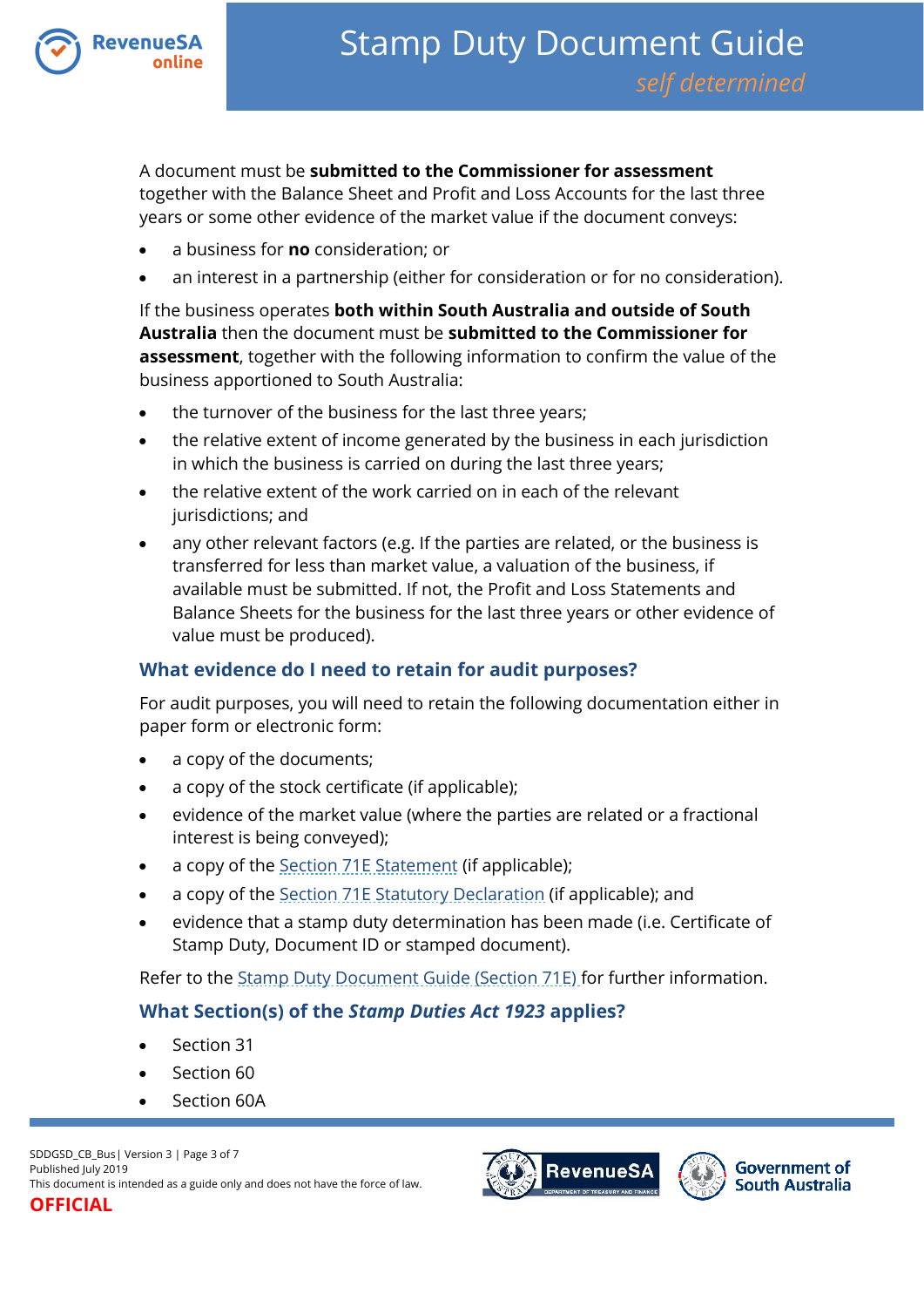

- Section 67
- Schedule 2, Conveyance or Transfer Head of Duty

# **What stamp duty is payable on this document?**

All assets conveyed as part of a business are liable to stamp duty. Following is a list of some property that may be included as part of the sale of the business:

- plant;
- equipment;
- stock in trade;
- debtors;
- fixtures and fittings;
- leasehold interest in land;
- goodwill;
- business names;
- statutory licences;
- trademarks; and
- copyrights.

The stamp duty is charged on either the **market value** or **consideration**, WHICHEVER IS THE GREATER, using the *ad valorem* conveyance rate of stamp duty.

Stamp duty is calculated on the market value of the property free from encumbrances (Section 60A(1)). If there is any assumption of liability, then it must be added to the consideration stated to determine the dutiable consideration of the business.

In the case of a conveyance on sale, duty is payable on the market value of the business as at the date of sale (Section 60A(1)(a)). The consideration will be accepted as being the market value of the business if it is a *bona fide* arm's length transaction between unrelated parties and the whole of the business is being conveyed.

If the conveyance of business is between related parties or for a fractional interest you will need to determine the market value of the interest passing (full or fractional interest) as stamp duty is payable on either the **market value** or **consideration**, WHICHEVER IS THE GREATER.

Where a fractional interest is conveyed, the parties are related or the transaction is not at 'arm's length' you will need to obtain evidence of the market value of the business. This can be in the form of:



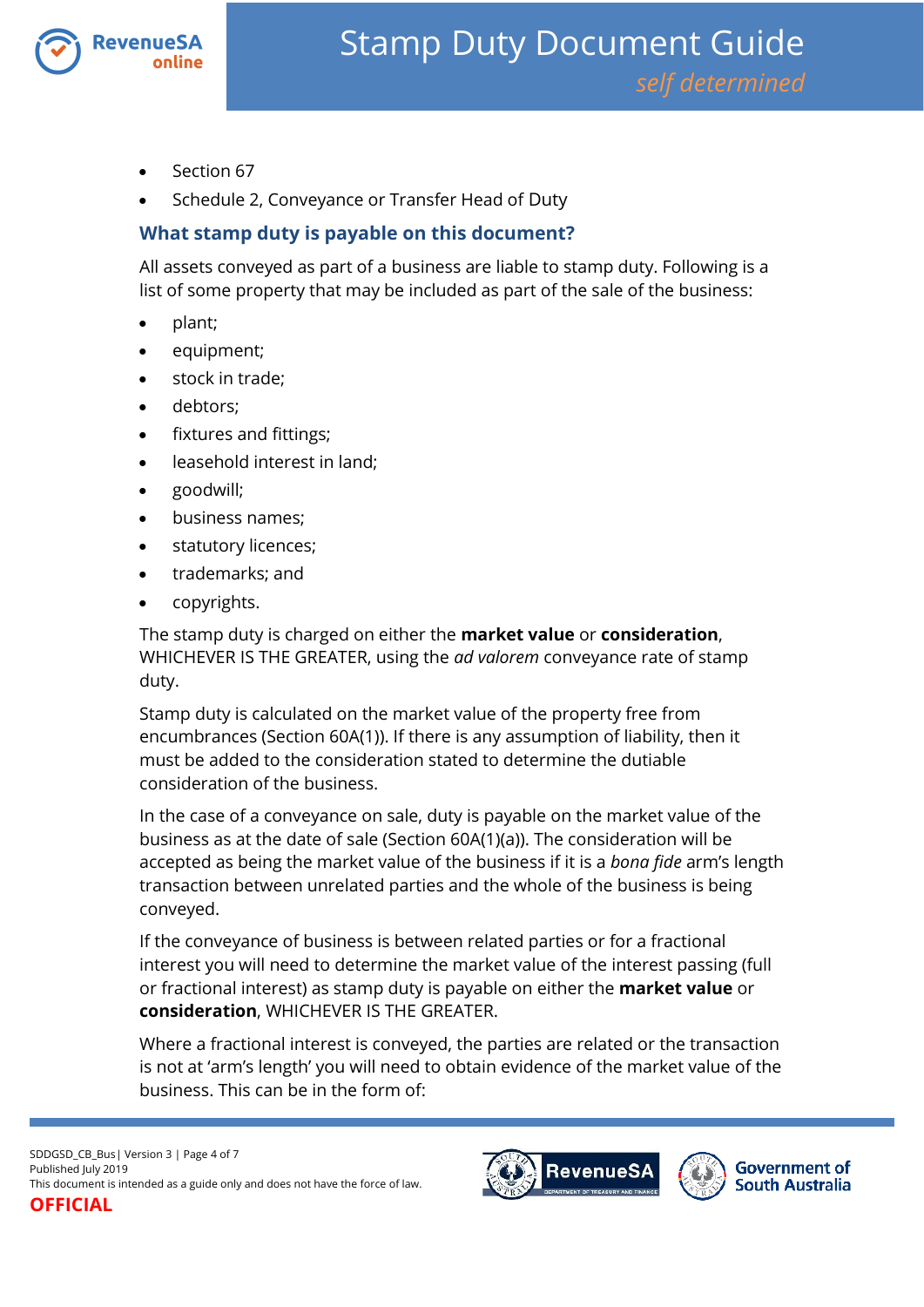

- a valuation from a suitably qualified valuer; or
- documents from the parties and/or their representatives detailing the basis of negotiations between the parties and how the consideration was ascertained together with the last three years Profit and Loss Statements and Balance Sheets for the business.

#### Section 67

If the conveyance is a part of a series of transactions with other documents (in Section 67), then stamp duty is charged on the **total** value of the property in the series of transactions and apportioned to each document.

If the documents subject to Section 67 are being determined at different times, they must be **submitted to the Commissioner for assessment** with the details of the other documents in the series of transactions.

An example where Section 67 would apply is where there is a conveyance of land in conjunction with the sale of business (refer Example 4). In this case, the stamp duty is charged on the total value of the business **and** the land and the stamp duty is apportioned between the two documents (the agreement for sale and purchase **and** the land transfer).

For further advice regarding the application of Section 67 refer to Stamp Duty [Document Guide \(Section 67\)](https://www.revenuesa.sa.gov.au/stampduty/stamp-duty-document-guide/section67) and [Stamp Duty Guide Glossary](https://www.revenuesa.sa.gov.au/stampduty/stamp-duty-document-guide#Glossary) and the *Stamp Duties Act 1923*.

## **Examples**

#### Conveyance of Business between arm's length, unrelated parties

Bill and Ben have sold their nursery business to Tim and Kate for a consideration of \$185 000 plus stock at valuation. On the date of settlement, the parties have agreed that the value of stock is \$35 649. Thus, the total consideration for the business is \$220 649.

Pursuant to Section 60A(2) the consideration is accepted as the market value of the business. The stamp duty is charged on the consideration of \$220 649 using the *ad valorem* conveyance rate of stamp duty (i.e. \$7709.75 stamp duty).

The parties have also entered into a Deed restraining the vendors from trading within a radius of 10km of the business premises for the next five years. This Deed is Exempt and is self-determined under the document type:

[Exemptions | Deed](https://www.revenuesa.sa.gov.au/stampduty/stamp-duty-document-guide/self-determined/exemptions/sddgsd_ex_d)

SDDGSD\_CB\_Bus| Version 3 | Page 5 of 7 Published July 2019 This document is intended as a guide only and does not have the force of law. **OFFICIAL**

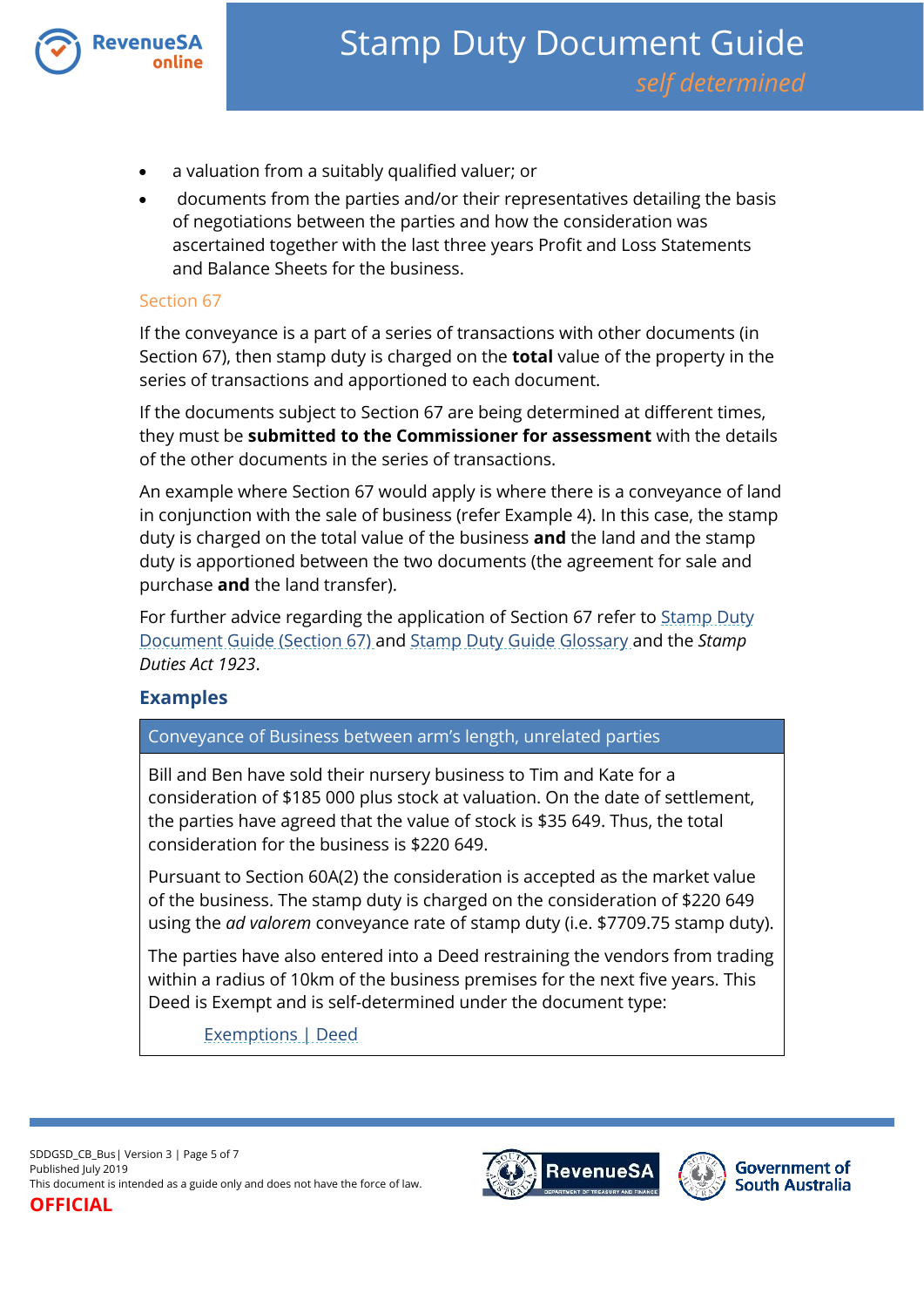

#### Conveyance of Business between related parties

Megan and Hugh have sold their video hire business to their parents Fred and Pam for a consideration of \$120 000 plus stock at valuation. On the date of settlement, the parties have agreed that the value of stock is \$8955. Thus, the total consideration for the business is \$128 955.

The market value of the business has been determined by a suitably qualified valuer at \$145 000 and the valuer has agreed with the stock value of \$8955. Thus, the total market value of the business is \$153 955.

The stamp duty is charged on the market value of \$153 955 (as this is higher than the consideration) using the *ad valorem* conveyance rate of stamp duty (i.e. \$4990 stamp duty).

### Conveyance of a fractional interest in a Business

Dave and Helen have sold a half interest in their pizza business to their friends John and Jo for a consideration of \$55 000 plus stock at valuation. On the date of settlement, the parties have agreed that the value of half of the stock on hand is \$2755. Thus, the total consideration for the half interest of the business is \$57 755.

The market value of the half interest in the business has been determined by a suitably qualified valuer at \$55 000 and the valuer has agreed with the stock value of \$2755. Thus the total market value of the business is \$57 755.

The stamp duty is charged on the consideration of \$57 755 (as this equals the market value of the half interest) using the *ad valorem* conveyance rate of stamp duty (i.e. \$1353 stamp duty).

#### Conveyance of Business subject to Section 67

ABC Pty Ltd has sold its Timbuktoo Wine Making business to Tim Smith for a consideration of \$400 000 plus stock at valuation.

ABC Pty Ltd has also sold its interest in the land on which the Timbuktoo Wine Making is situated to Smith Pty Ltd (which is the trustee of Tim's Family Trust) for a consideration of \$600 000.

There is a clause in the special conditions of each contract that makes it conditional upon the settlement of the other.